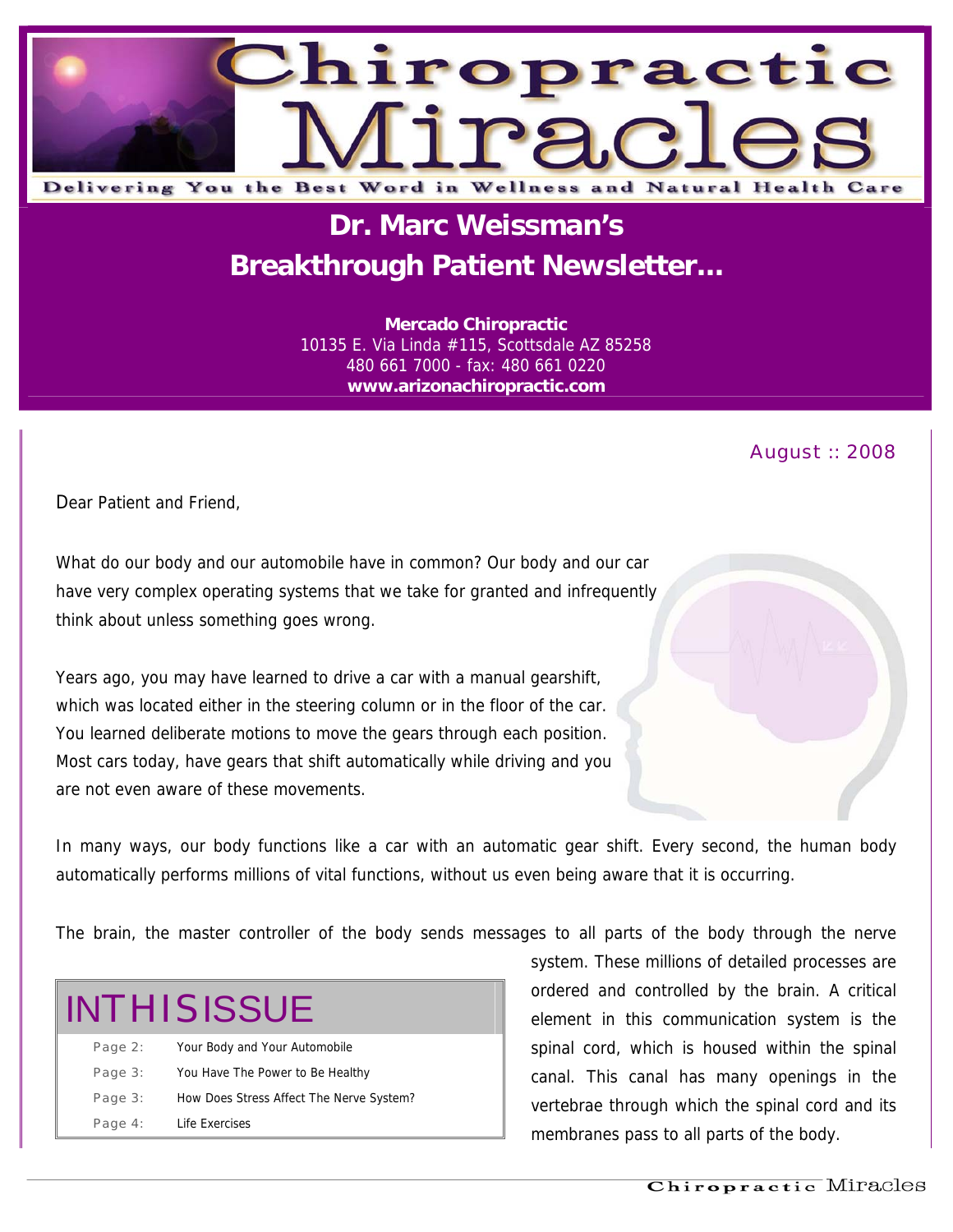

The vertebrae protect the delicate nerve system. This system is a miraculous network of inborn intelligence and it enables the body to heal itself and regulate itself, as long as there is no interruption in the system. However, stress and strains of daily living can cause the spinal vertebrae to misalign and cause an interruption of the communication process.

We seldom think about the complex and automatic operation of our bodies or our cars unless there is a problem. When we have car trouble, we take our car to a car mechanic to fix the problem because cars cannot heal themselves. Similarly, when our

bodies express symptoms and we feel sick, we often take over-the-counter medications or we go to a health care provider who may prescribe medications. However, we may forget **the first step in restoring health is to locate the cause of the problem. Remember, the body is capable of healing itself, as long as there is no interference with its inborn intelligence. The next step toward health is to correct the cause of the problem.**

This leads us directly to chiropractic, the only healthcare system focusing on the correction of misaligned spinal vertebrae that interfere with the body's communication system. When these misalignments are corrected, the body's inborn intelligence can function properly again. This restores the body's natural ability to heal and regulate itself, without the need for medications.

For over 112 years, chiropractors have empowered people to understand that every function of the body is controlled and directed through the nerve system. Health comes from within. When the nerve system is clear from any interference and the communication from the brain to organs and tissues is 100%, the function of the body will be normal, and normal function brings health.

Inside this issue I will share with you a wealth of valuable information that is guaranteed to address many of your concerns and answer pressing questions. **It will absolutely provide you with all of the tools necessary to empower you to make the best health choices for you and your family and guide you on a path to "optimal health."**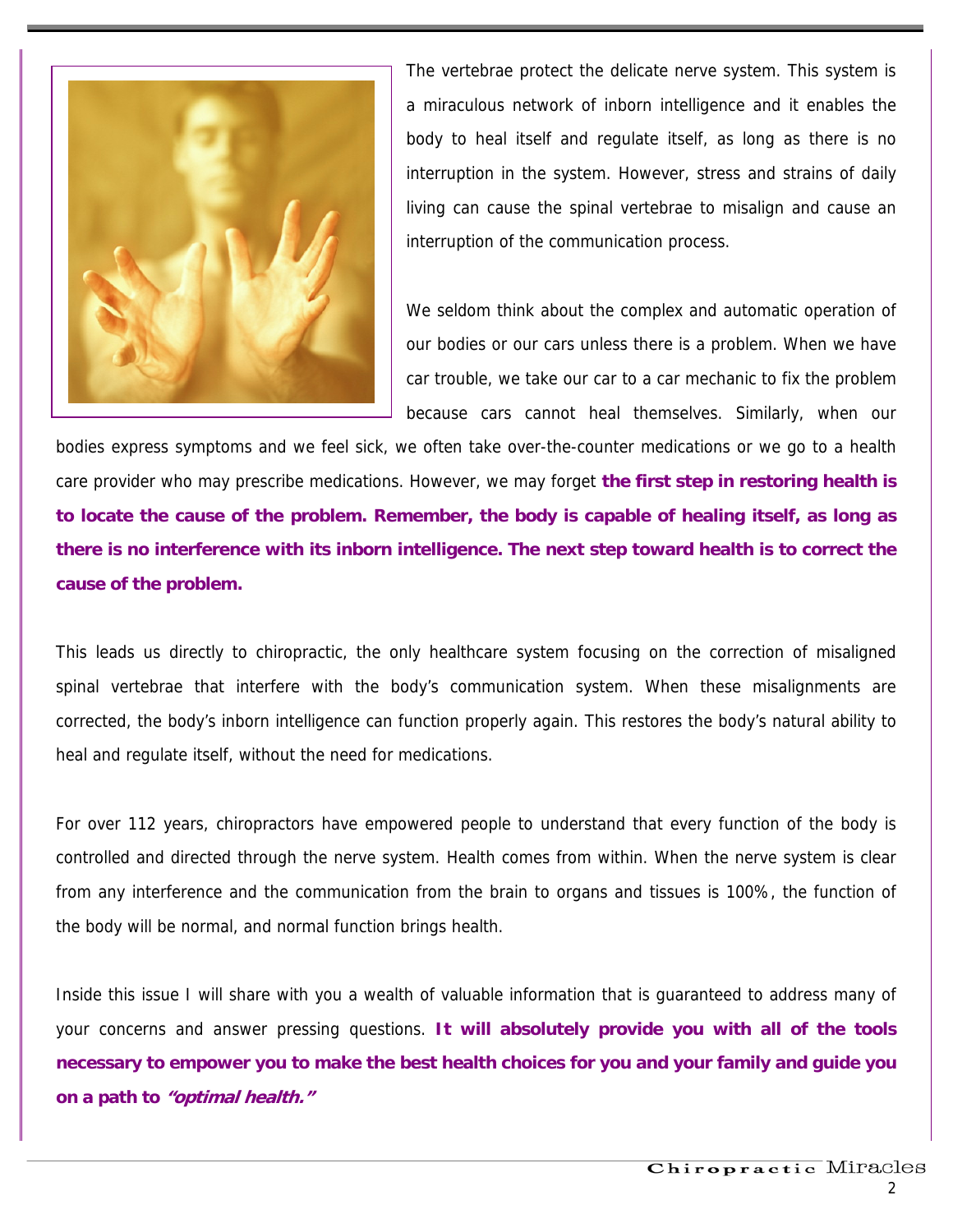## **You Have The Power To Be Healthy!**

-Source: Journal of American Health Policy, 1992

**P** erhaps the greatest discovery of our time is the awesome power of the human body to heal and rejuvenate itself.

The generally accepted philosophy of health and wellness is drastically shifting. Traditionally, drugs and surgery were utilized as solutions to health problems. Today, more and more people refuse to rely on drugs and surgery and are shifting to a more natural approach to health and wellness. They are searching



within their own bodies and allowing the power of the body to heal itself.

This approach is what chiropractors have been sharing with their patients for 112 years. The power that made the body is the same power that heals the body. This is the foundation of chiropractic care. Millions of people are discovering that chiropractic care is one of the most sensible and safe methods to optimal health and wellness.

### **Have You Heard?**

Chiropractic patients tend to have substantially lower health care costs, according to a review of data gathered from over two million chiropractic patients in the United States. The data also indicated that chiropractic care reduces the need for both physician and hospital care.

**CM** 

### **How Does Stress Affect The Nerve System?**

Stress is a normal everyday occurrence, but the body's inability to adapt to stress is like a time bomb waiting to explode.

Physical stress can result from accidents, falls and poor posture. Because the spine is a lifeline for the body, poor posture may indicate spinal misalignments.

The body's health is seriously affected by this pressure and a Doctor of Chiropractic is the only health care provider trained to detect vertebral subluxations. Through a series of gentle adjustments, the chiropractor realigns the spine for the restoration of health.